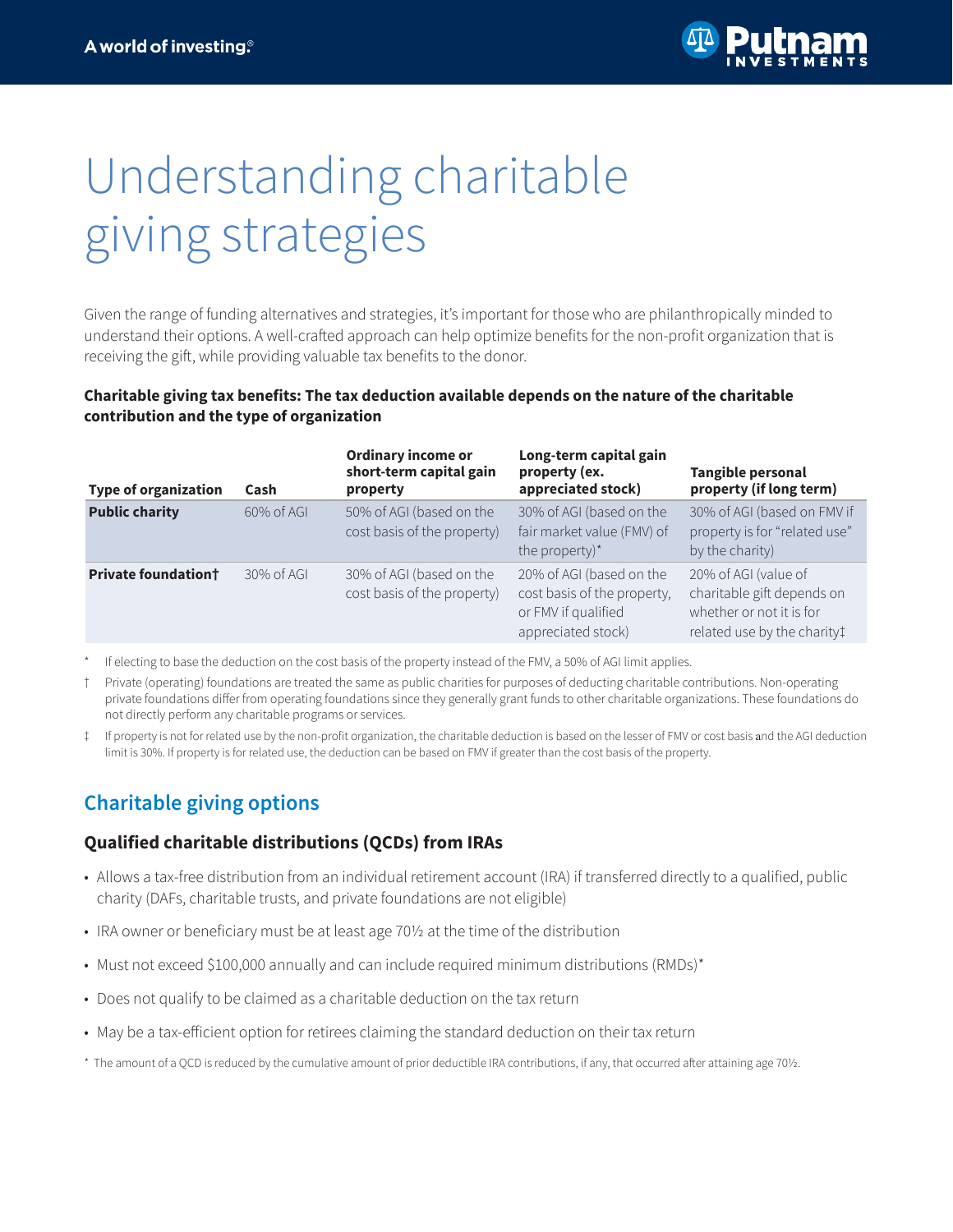## **Donor-advised funds (DAFs)**

- Allow a donor to make tax-deductible contributions into a fund with the flexibility of requesting grants to charities over time
- Donor receives a tax deduction at the time of the contribution
- Are generally managed by a third-party organization with the potential for investment growth over time
- Generally allow low minimum and ongoing contributions
- Contributions may be made in cash or in other forms, such as appreciated stock
- May be an attractive option for taxpayers who are looking to "lump" several years' worth of charitable gifts within one tax year to itemize deductions on their tax return
- Donors need to be aware that the contribution into a DAF is irrevocable

### **Private foundations**

- May allow a family to create a legacy of philanthropy over multiple generations while maintaining control over funding, investment management, grant making, operations, and administration
- Must adhere to strict IRS rules on making annual distributions (generally must meet or exceed an annual payout rate of 5% of net assets)
- May provide significant income and estate tax savings depending on the size of the endowment
- Flexibility to pay expenses and hire staff (including family members)
- Establishment and compliance with IRS requirements can be costly and time-consuming, and generally requires a sizable initial endowment to be considered cost-effective

#### **Charitable trusts**

- Referred to as "split interest" gifts since they provide benefits to the charity and the donor (or their beneficiaries). The amount of the charitable gift for tax deduction purposes will depend on the term structure of the trust and current interest rates
- Can be structured to provide a remainder interest (charitable remainder trust, or CRT) or a lead interest (charitable lead trust, or CLT) to a charity
- A remainder trust will provide an income stream to the donor (no less than 5% annually, not to exceed 50% of trust assets) or beneficiaries over a set period of time not to exceed 20 years (or based on life expectancy) while the charity benefits from the remainder interest
- A lead trust will provide an income stream to a charity based on a certain number of years before leaving the remainder interest to beneficiaries
- Can structure income stream as an annuity (fixed percentage of initial value) or a unitrust (percentage of assets based on annual value)
- Provide an income tax deduction to the donor, and may provide estate tax benefits by removing assets from the donor's estate
- May be a tax-efficient option for donating appreciated stock
- Prevailing level of interest rates may benefit one approach over the other (higher interest rates generally benefit CRTs, while lower interest rates generally favor CLTs)
- May be appropriate for those looking to satisfy philanthropic goals while retaining access to funds via an income stream or remainder interest to beneficiaries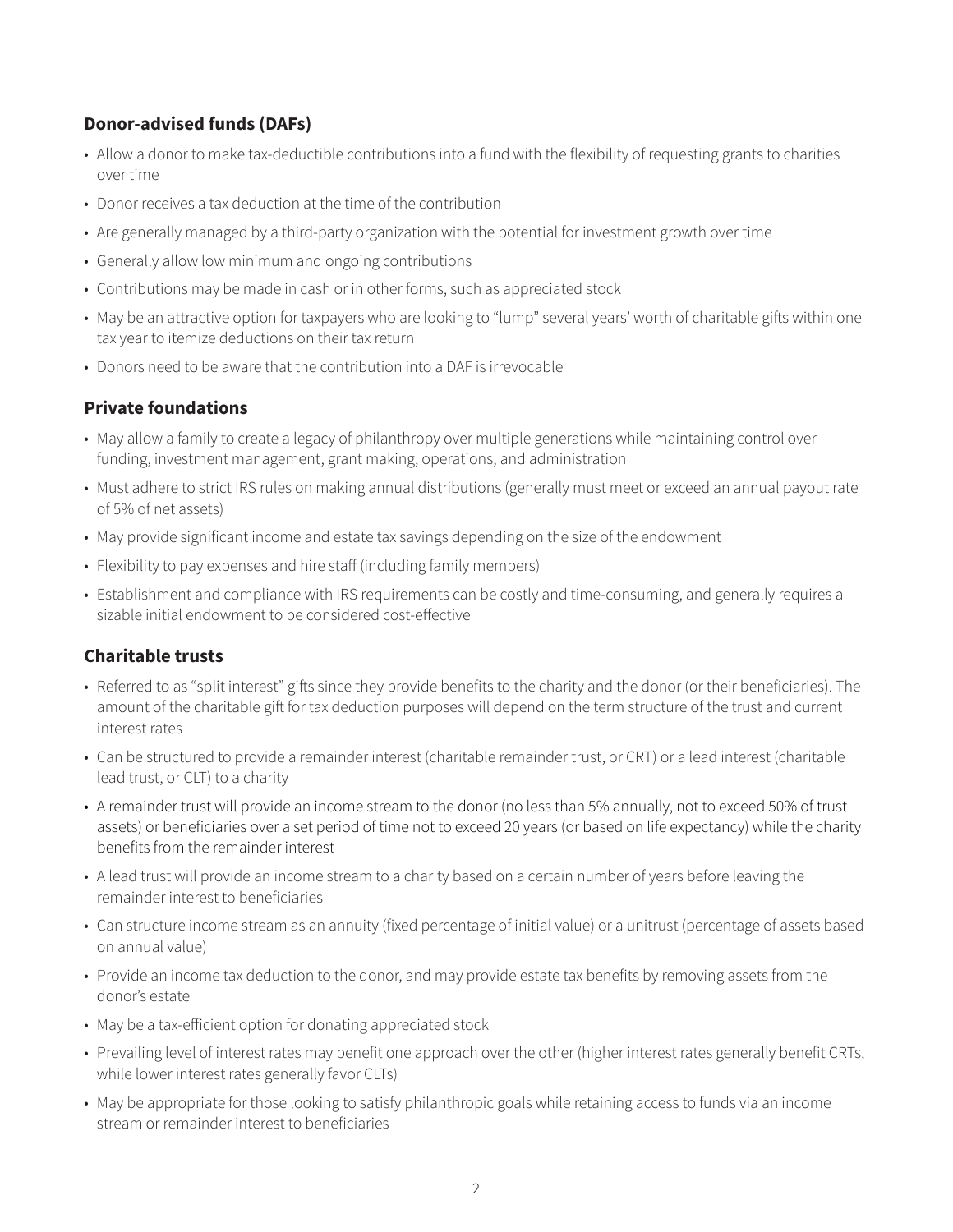## **Comparison of charitable giving options**

|                                            | <b>QCD</b>                             | <b>DAF</b>                                   | <b>Private foundation</b>                                                           | <b>Charitable trust</b>                                                                                   |
|--------------------------------------------|----------------------------------------|----------------------------------------------|-------------------------------------------------------------------------------------|-----------------------------------------------------------------------------------------------------------|
| <b>Tax deduction</b>                       | None (IRA distribution is<br>tax-free) | Based on FMV subject to<br><b>AGI limits</b> | Based on the cost basis<br>or FMV of the property<br>being donated                  | Calculated based on<br>trust terms and IRS<br>Section 7520 rate                                           |
| <b>Organizations</b><br>you can support    | Public charities                       | Public charities                             | Different charitable<br>organizations; grants<br>must be for charitable<br>purposes | Public charities and,<br>generally, private<br>foundations                                                |
| <b>Growth potential of</b><br>contribution | <b>No</b>                              | <b>Yes</b>                                   | Yes                                                                                 | <b>Yes</b>                                                                                                |
| <b>Donations of non-cash</b> No<br>items   |                                        | Yes                                          | Yes                                                                                 | Yes                                                                                                       |
| Income tax deduction<br>limit              | Not applicable                         | 60% for cash, 30% for<br>appreciated assets  | 30% for cash, 20% for<br>appreciated assets                                         | Based on the type of<br>trust, term limit, income<br>stream (CRT), and<br>applicable IRS interest<br>rate |
| <b>Tax on investment</b><br>income         | Not applicable                         | None                                         | Excise tax of 1.39% on<br>net investment income                                     | Depends on the nature<br>of the trust                                                                     |